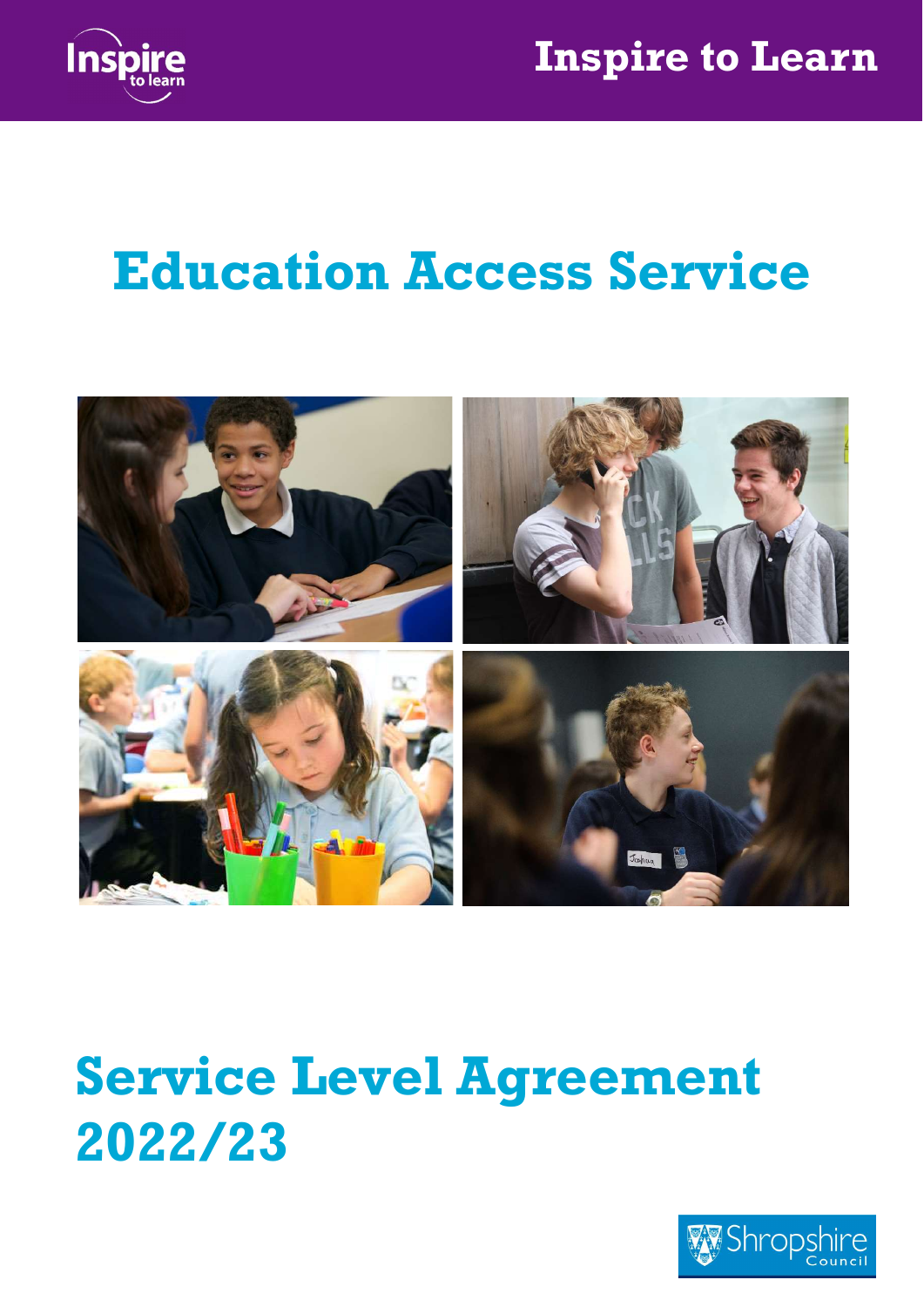

#### Introduction from Service Lead

Dear Headteacher, Chair of Governors and School Business Manager

Welcome to the Service Schedule for the Education Access Service, which contains all the information you will need about our service.

Although you will note that the standard Education Access Service offer for 2021/22 has not had any significant changes to the previous year, you will be aware that during the Covid pandemic the Service has quickly adapted to meet the needs of individual schools and will continue to do so moving forward. Unfortunately, we know that our children and young people may face some significant challenges when returning to school after such an extensive period of upheaval. As ever, you can be sure of our full support as things begin to hopefully return to normal over the coming year, and we are more than happy to discuss any specific requirements schools may have in relation to their recovery plans.

We look forward to working with you.

Christine Kerry Education Access Service (EAS) Manager

### Description of our service

An expert service with professional standards relating to education law around school attendance, children missing education, elective home education, pupil exclusion and child employment.

The Education Access Service provides a team of trained, knowledgeable and skilled officers to work with schools, children and families to improve and maintain school attendance to help raise attainment and safeguard all pupils. This assists schools to meet their statutory duties around school attendance, children missing education, inclusion and safeguarding.

| <b>Roles</b>                                     | <b>Responsibilities</b>                                                                                                                                 |  |
|--------------------------------------------------|---------------------------------------------------------------------------------------------------------------------------------------------------------|--|
| <b>Education Access Service</b><br>(EAS) Manager | Management of EAS traded services to schools and<br>specialist settings.<br>Management of statutory functions and regulatory<br>reporting requirements. |  |

#### Individual responsibilities of our staff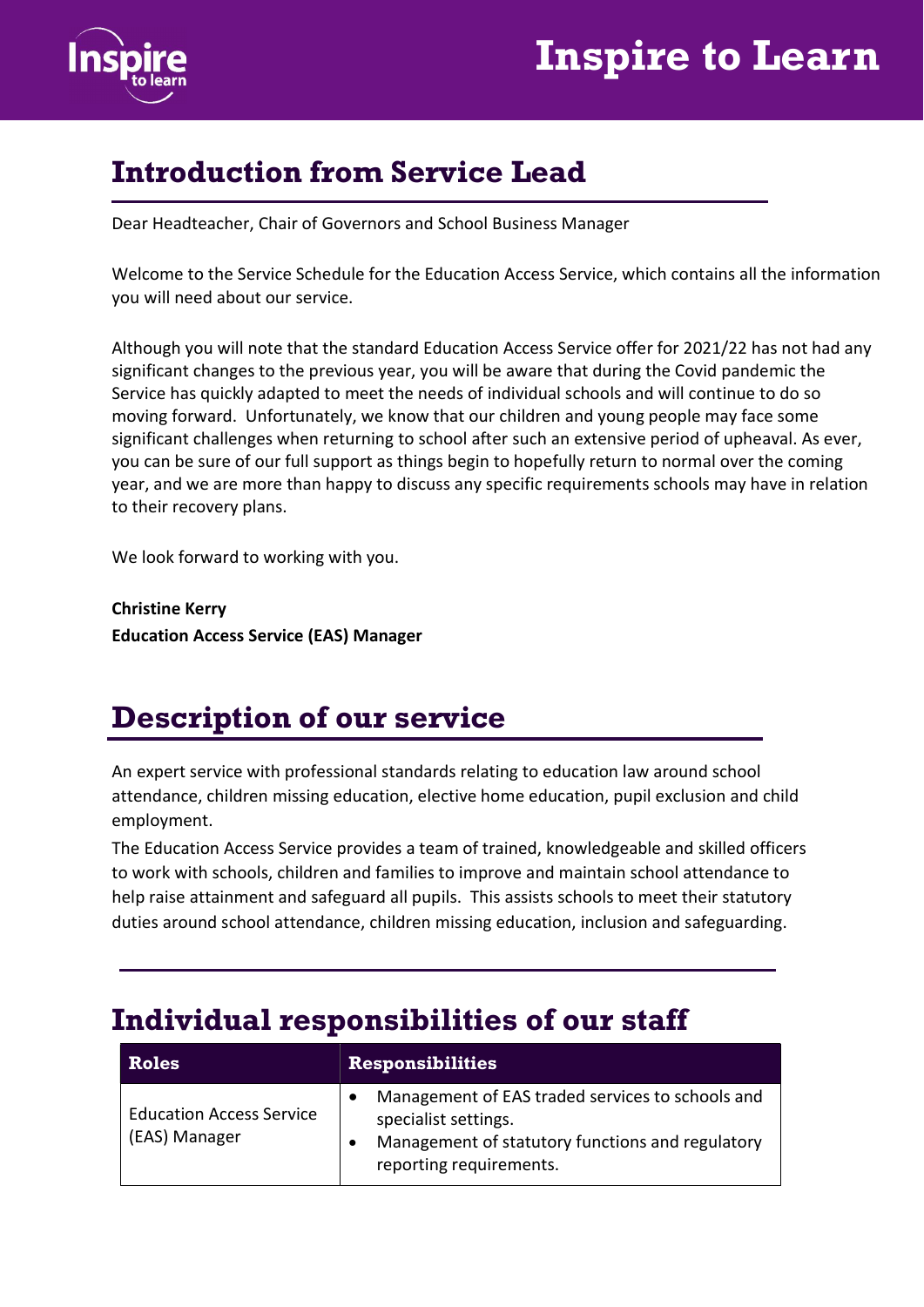



### Our obligations and requirements

#### What we will do for you:

| Ref.            |                                                                                                                                                                                              |  |  |
|-----------------|----------------------------------------------------------------------------------------------------------------------------------------------------------------------------------------------|--|--|
| <b>P1</b>       | Visit your school at least once a week.                                                                                                                                                      |  |  |
| P <sub>2</sub>  | Review and monitor school registers to identify children initially with less<br>than 90% attendance, with the % increasing throughout the academic year.                                     |  |  |
| P <sub>3</sub>  | Meet with staff members to discuss pupil case management.                                                                                                                                    |  |  |
| P4              | Undertake casework with individual children.                                                                                                                                                 |  |  |
| <b>P5</b>       | Review coding of registers each term to inform on trends, including audit of<br>children educated offsite.                                                                                   |  |  |
| <b>P6</b>       | Develop and implement strategies to address specific areas impacting on<br>whole school attendance.                                                                                          |  |  |
| <b>P7</b>       | Use a range of interventions including, Family Meetings, Fast Track and<br>statutory interventions to address the absence of individual pupils.                                              |  |  |
| P <sub>8</sub>  | Manage the processes around leave of absence in term time (LATT).                                                                                                                            |  |  |
| P <sub>9</sub>  | Contribute to the Early help child assessments where school absence is the<br>primary concern.                                                                                               |  |  |
| P10             | Contribute to safeguarding procedures in respect of children with attendance<br>issues to include attendance at early help meetings (EHPM), child protection<br>conferences and Core Groups. |  |  |
| P11             | Provide a comprehensive attendance action plan and interim attendance<br>reports to evaluate attendance each term.                                                                           |  |  |
| P12             | Staff training around record keeping and managing school attendance.                                                                                                                         |  |  |
| P13             | Undertake and advise on the legal work required to administer enforcement<br>responsibilities; including training and provision of prosecuting officers.                                     |  |  |
| P14             | Give advice and carry out procedural tasks in respect of child employment,<br>elective home education and children missing education.                                                        |  |  |
| P15             | Provide full administrative support.                                                                                                                                                         |  |  |
| P <sub>16</sub> | Be responsible for the travel costs associated with Education Welfare Officer<br>service delivery.                                                                                           |  |  |
| P17             | Be responsible for health and safety (specifically lone working) processes<br>involved in delivering the service.                                                                            |  |  |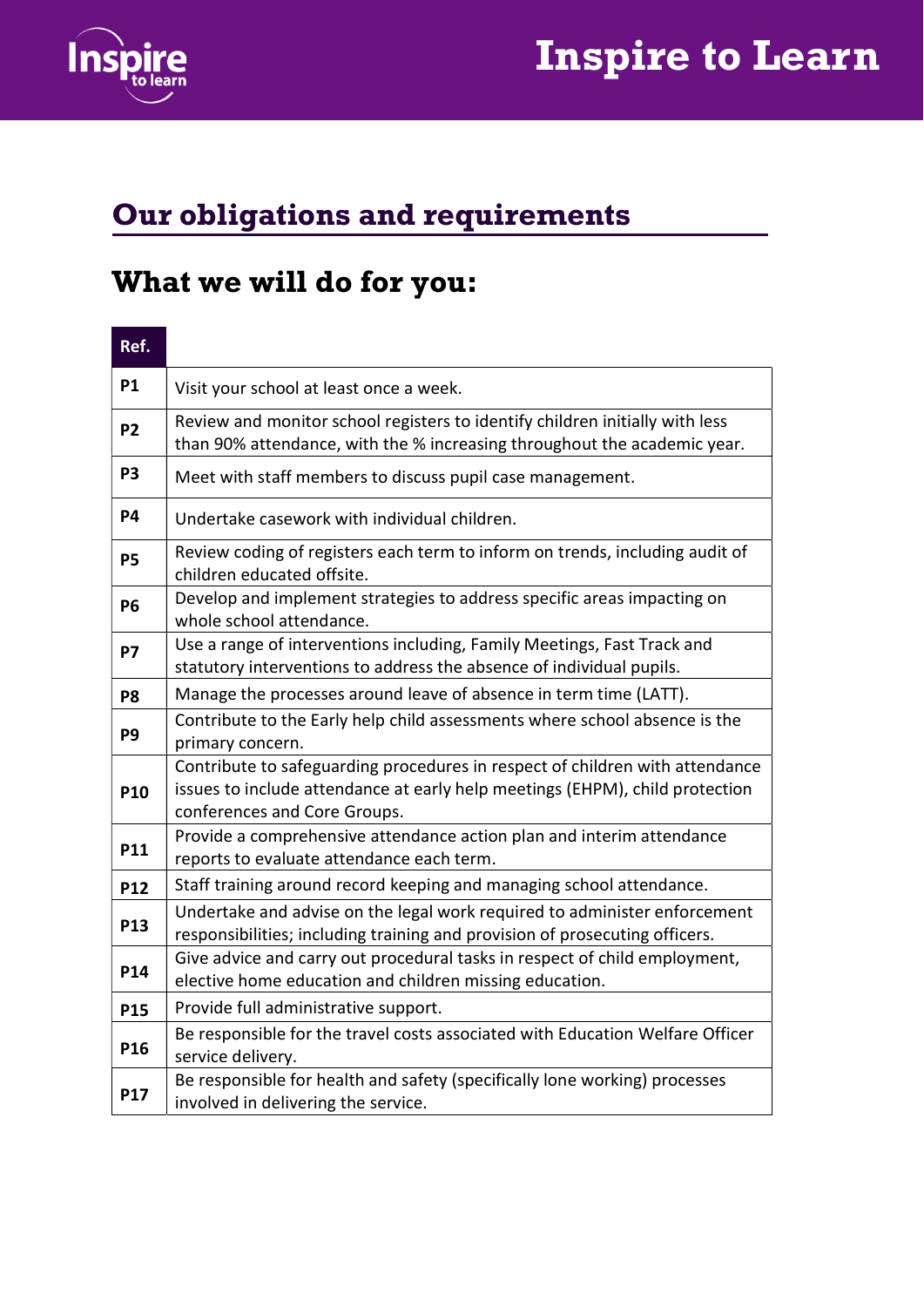



#### What we require from you…

| Ref.           |                                                                                                                                                               | <b>Date</b><br>required (if<br>applicable) |
|----------------|---------------------------------------------------------------------------------------------------------------------------------------------------------------|--------------------------------------------|
| C1             | Provide a work station and access to electronic registration<br>systems.                                                                                      |                                            |
| C <sub>2</sub> | Keep attendance registers up to date and ensure coding is<br>correct.                                                                                         |                                            |
| C <sub>3</sub> | Clear unexplained absences (N Codes) within two weeks of last<br>date of absence.                                                                             |                                            |
| C <sub>4</sub> | Carry out first intervention (inform parents/carers) when<br>attendance falls below agreed target.                                                            |                                            |
| C <sub>5</sub> | Comply with statutory reporting requirements.                                                                                                                 |                                            |
| C6             | Allocate protected time for key members of staff to meet with<br>the Education Welfare Officer for register reviews and pupil<br>case management discussions. |                                            |
| C <sub>7</sub> | Nominate a suitable staff member to represent the school at<br>Fast Track meetings.                                                                           |                                            |
| C8             | Provide a confidential interviewing area for meetings with<br>pupils and/or parents.                                                                          |                                            |

#### Days/times during which Services are to be available

| Agreed days as per delivery schedule | Service operating hours<br>Monday to Thursday $08:45 - 17:00$ |
|--------------------------------------|---------------------------------------------------------------|
|                                      | Friday $08:45 - 16:00$                                        |

#### Contact information

| For more information |                                             |  |
|----------------------|---------------------------------------------|--|
| Contact name         | <b>Jo Smith</b>                             |  |
| Role                 | <b>Education Access Service Team Leader</b> |  |
| Telephone            | 01743 254397                                |  |
| Email                | Jo.smith@shropshire.gov.uk                  |  |